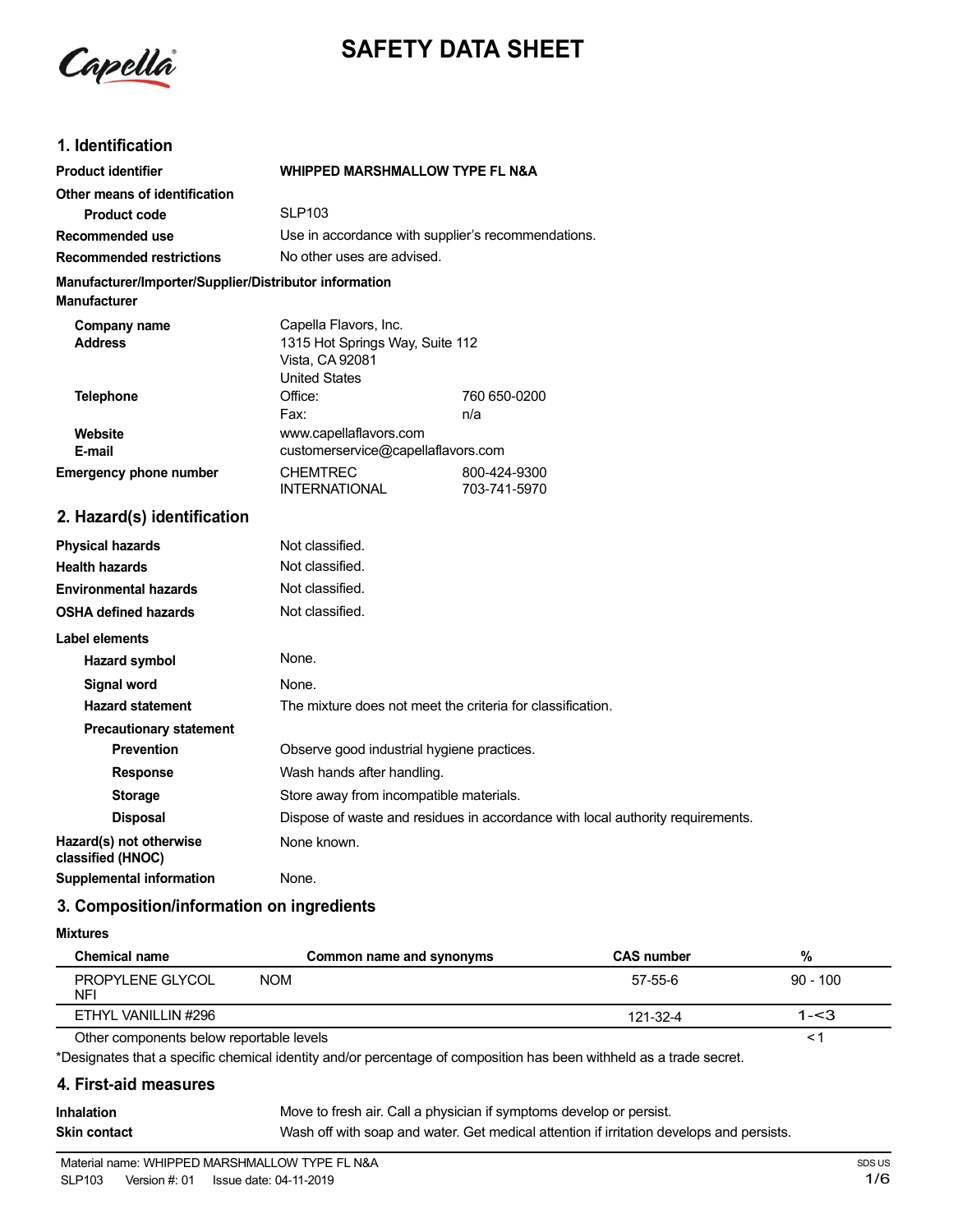| Eye contact                                                                  | Rinse with water. Get medical attention if irritation develops and persists.                                        |  |
|------------------------------------------------------------------------------|---------------------------------------------------------------------------------------------------------------------|--|
| Ingestion                                                                    | Rinse mouth. Get medical attention if symptoms occur.                                                               |  |
| <b>Most important</b><br>symptoms/effects, acute and<br>delayed              | Direct contact with eyes may cause temporary irritation.                                                            |  |
| Indication of immediate<br>medical attention and special<br>treatment needed | Treat symptomatically.                                                                                              |  |
| <b>General information</b>                                                   | Ensure that medical personnel are aware of the material(s) involved, and take precautions to<br>protect themselves. |  |
| 5. Fire-fighting measures                                                    |                                                                                                                     |  |
| Suitable extinguishing media                                                 | Alcohol resistant foam. Powder. Carbon dioxide (CO2).                                                               |  |
| Unsuitable extinguishing<br>media                                            | Do not use water jet as an extinguisher, as this will spread the fire.                                              |  |
| Specific hazards arising from<br>the chemical                                | During fire, gases hazardous to health may be formed.                                                               |  |
| Special protective equipment<br>and precautions for firefighters             | Self-contained breathing apparatus and full protective clothing must be worn in case of fire.                       |  |
| Fire fighting<br>equipment/instructions                                      | Move containers from fire area if you can do so without risk.                                                       |  |
| <b>Specific methods</b>                                                      | Use standard firefighting procedures and consider the hazards of other involved materials.                          |  |
| General fire hazards                                                         | No unusual fire or explosion hazards noted.                                                                         |  |

#### **6. Accidental release measures**

| Personal precautions,<br>protective equipment and<br>emergency procedures | Keep unnecessary personnel away. For personal protection, see section 8 of the SDS.                                                                                                                                                               |  |
|---------------------------------------------------------------------------|---------------------------------------------------------------------------------------------------------------------------------------------------------------------------------------------------------------------------------------------------|--|
| Methods and materials for<br>containment and cleaning up                  | Use water spray to reduce vapors or divert vapor cloud drift.                                                                                                                                                                                     |  |
|                                                                           | Large Spills: Stop the flow of material, if this is without risk. Dike the spilled material, where this is<br>possible. Absorb in vermiculite, dry sand or earth and place into containers. Following product<br>recovery, flush area with water. |  |
|                                                                           | Small Spills: Wipe up with absorbent material (e.g. cloth, fleece). Clean surface thoroughly to<br>remove residual contamination.                                                                                                                 |  |
|                                                                           | Never return spills to original containers for re-use. For waste disposal, see section 13 of the SDS.                                                                                                                                             |  |
| <b>Environmental precautions</b>                                          | Avoid discharge into drains, water courses or onto the ground.                                                                                                                                                                                    |  |
| 7. Handling and storage                                                   |                                                                                                                                                                                                                                                   |  |
| Precautions for safe handling                                             | Avoid prolonged exposure. Observe good industrial hygiene practices.                                                                                                                                                                              |  |
|                                                                           | Otrar la Babili, christianista en Otrar consolaran la crana Bible acctedele (com Omethia 40 of the                                                                                                                                                |  |

**Conditions for safe storage, including any incompatibilities** Store in tightly closed container. Store away from incompatible materials (see Section 10 of the SDS).

## **8. Exposure controls/personal protection**

### **Occupational exposure limits**

The following constituents are the only constituents of the product which have a PEL, TLV or other recommended exposure limit. At this time, the other constituents have no known exposure limits.

| <b>Components</b>                         | US. Workplace Environmental Exposure Level (WEEL) Guides<br>Type                                                                                                                                                                                                                                                                                                   | Value             | Form     |
|-------------------------------------------|--------------------------------------------------------------------------------------------------------------------------------------------------------------------------------------------------------------------------------------------------------------------------------------------------------------------------------------------------------------------|-------------------|----------|
| PROPYLENE GLYCOL<br>NOM NFI (CAS 57-55-6) | TWA                                                                                                                                                                                                                                                                                                                                                                | $10 \text{ mg/m}$ | Aerosol. |
| <b>Biological limit values</b>            | No biological exposure limits noted for the ingredient(s).                                                                                                                                                                                                                                                                                                         |                   |          |
| Appropriate engineering<br>controls       | Good general ventilation should be used. Ventilation rates should be matched to conditions. If<br>applicable, use process enclosures, local exhaust ventilation, or other engineering controls to<br>maintain airborne levels below recommended exposure limits. If exposure limits have not been<br>established, maintain airborne levels to an acceptable level. |                   |          |
|                                           | Individual protection measures, such as personal protective equipment                                                                                                                                                                                                                                                                                              |                   |          |

#### **Individual protection measures, such as personal protective equipment**

**Eye/face protection** Wear safety glasses with side shields (or goggles).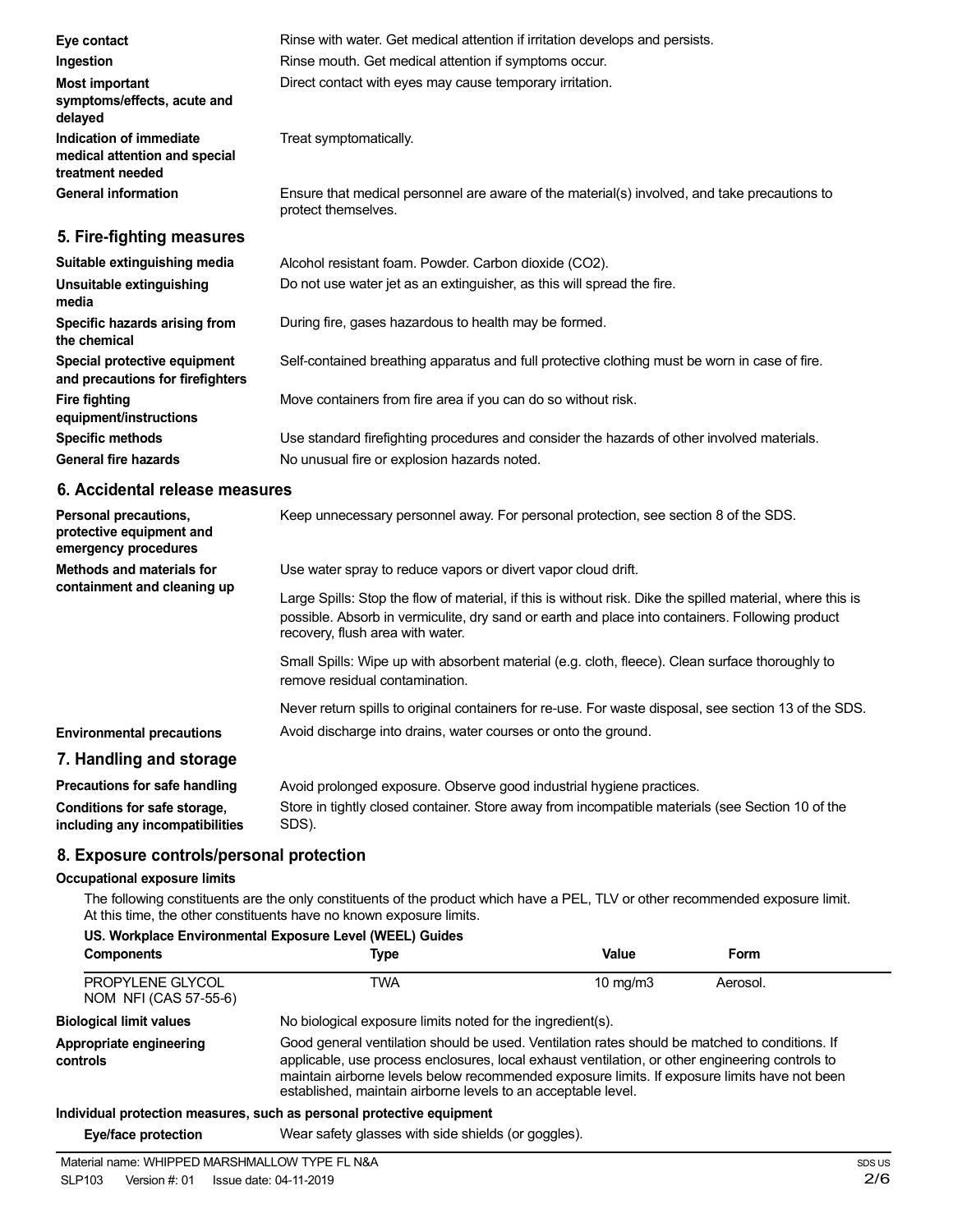| <b>Skin protection</b><br><b>Hand protection</b> | Wear appropriate chemical resistant gloves.                                                                                                                                                                                 |
|--------------------------------------------------|-----------------------------------------------------------------------------------------------------------------------------------------------------------------------------------------------------------------------------|
| Other                                            | Wear suitable protective clothing.                                                                                                                                                                                          |
| <b>Respiratory protection</b>                    | In case of insufficient ventilation, wear suitable respiratory equipment.                                                                                                                                                   |
| <b>Thermal hazards</b>                           | Wear appropriate thermal protective clothing, when necessary.                                                                                                                                                               |
| <b>General hygiene</b><br>considerations         | Always observe good personal hygiene measures, such as washing after handling the material<br>and before eating, drinking, and/or smoking. Routinely wash work clothing and protective<br>equipment to remove contaminants. |

# **9. Physical and chemical properties**

| <b>Appearance</b>                                 |                                                                                |  |  |
|---------------------------------------------------|--------------------------------------------------------------------------------|--|--|
| <b>Physical state</b>                             | Liquid.                                                                        |  |  |
| Form                                              | Liquid.                                                                        |  |  |
| Color                                             | Not available.                                                                 |  |  |
| Odor                                              | Not available.                                                                 |  |  |
| <b>Odor threshold</b>                             | Not available.                                                                 |  |  |
| рH                                                | Not available.                                                                 |  |  |
| Melting point/freezing point                      | -74.2 °F (-59 °C) estimated                                                    |  |  |
| Initial boiling point and boiling<br>range        | 370.76 °F (188.2 °C) estimated                                                 |  |  |
| <b>Flash point</b>                                | 200.0 °F (93.3 °C) Closed Cup                                                  |  |  |
| <b>Evaporation rate</b>                           | Not available.                                                                 |  |  |
| Flammability (solid, gas)                         | Not applicable.                                                                |  |  |
| Upper/lower flammability or explosive limits      |                                                                                |  |  |
| <b>Flammability limit - lower</b><br>$(\%)$       | Not available.                                                                 |  |  |
| <b>Flammability limit - upper</b><br>$(\%)$       | Not available.                                                                 |  |  |
| Explosive limit - lower (%)                       | Not available.                                                                 |  |  |
| Explosive limit - upper (%)                       | Not available.                                                                 |  |  |
| Vapor pressure                                    | 0.17 hPa estimated                                                             |  |  |
| <b>Vapor density</b>                              | Not available.                                                                 |  |  |
| <b>Relative density</b>                           | Not available.                                                                 |  |  |
| Solubility(ies)                                   |                                                                                |  |  |
| Solubility (water)                                | Not available.                                                                 |  |  |
| <b>Partition coefficient</b><br>(n-octanol/water) | Not available.                                                                 |  |  |
| <b>Auto-ignition temperature</b>                  | 700 °F (371.11 °C) estimated                                                   |  |  |
| <b>Decomposition temperature</b>                  | Not available.                                                                 |  |  |
| <b>Viscosity</b>                                  | Not available.                                                                 |  |  |
| Other information                                 |                                                                                |  |  |
| <b>Explosive properties</b>                       | Not explosive.                                                                 |  |  |
| <b>Flammability class</b>                         | Combustible IIIB estimated                                                     |  |  |
| <b>Oxidizing properties</b>                       | Not oxidizing.                                                                 |  |  |
| <b>Refractive index</b>                           | 1.4199 - 1.4499                                                                |  |  |
| <b>Specific gravity</b>                           | $1.02 - 1.05$                                                                  |  |  |
| 10. Stability and reactivity                      |                                                                                |  |  |
| <b>Reactivity</b>                                 | The product is stable and non-reactive under normal conditions of use, storage |  |  |

| <b>Reactivity</b>         | The product is stable and non-reactive under normal conditions of use, storage and transport. |
|---------------------------|-----------------------------------------------------------------------------------------------|
| <b>Chemical stability</b> | Material is stable under normal conditions.                                                   |
| Possibility of hazardous  | No dangerous reaction known under conditions of normal use.                                   |
| reactions                 |                                                                                               |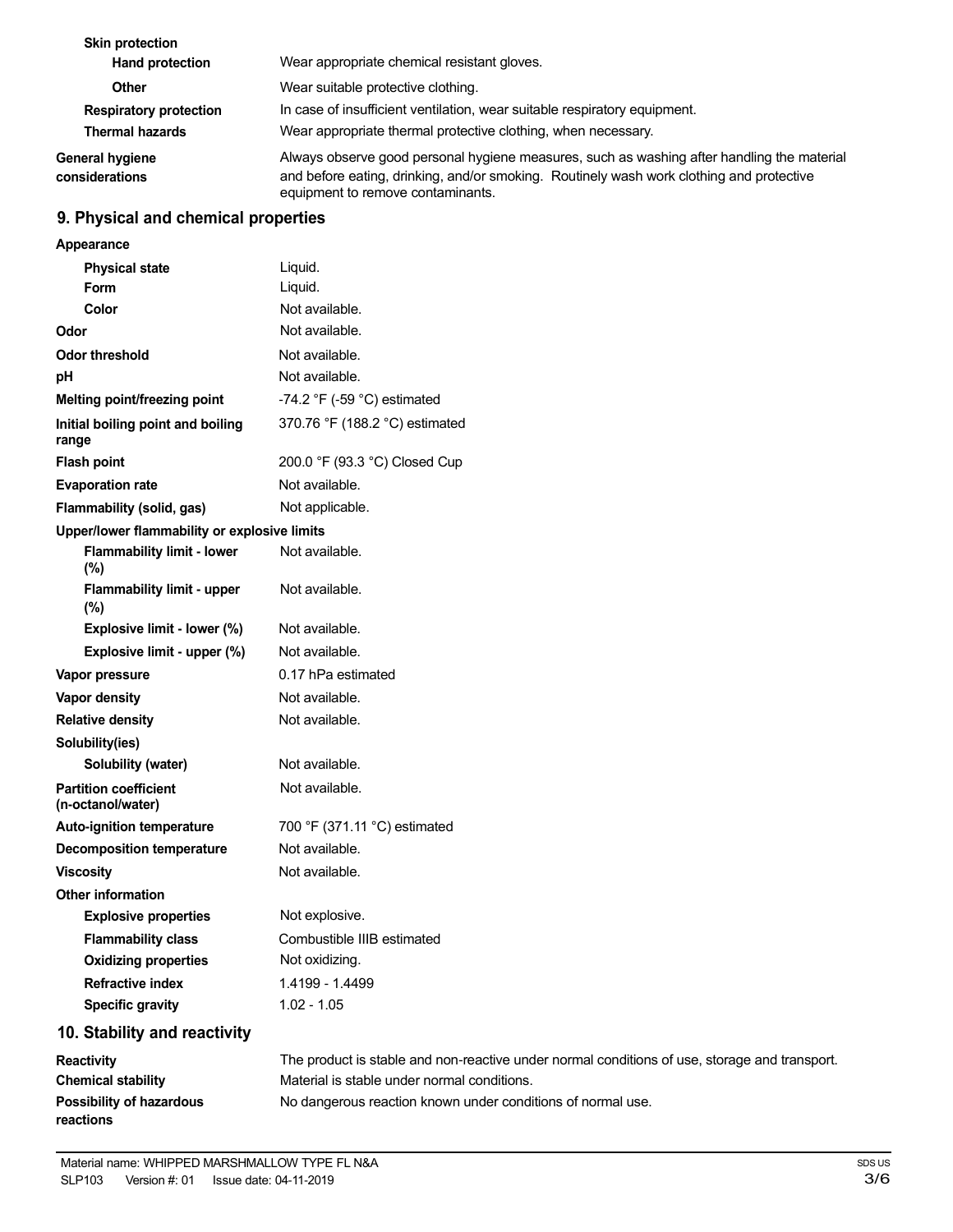| <b>Conditions to avoid</b>                 | Keep away from heat, hot surfaces, sparks, open flames and other ignition sources. Avoid<br>temperatures exceeding the flash point. Contact with incompatible materials. |
|--------------------------------------------|--------------------------------------------------------------------------------------------------------------------------------------------------------------------------|
| Incompatible materials                     | Strong oxidizing agents.                                                                                                                                                 |
| <b>Hazardous decomposition</b><br>products | No hazardous decomposition products are known.                                                                                                                           |

# **11. Toxicological information**

#### **Information on likely routes of exposure**

| <b>Inhalation</b>                                                                                                                                              |                                                                                                                                                                                                       | Prolonged inhalation may be harmful.                                                     |  |
|----------------------------------------------------------------------------------------------------------------------------------------------------------------|-------------------------------------------------------------------------------------------------------------------------------------------------------------------------------------------------------|------------------------------------------------------------------------------------------|--|
| <b>Skin contact</b>                                                                                                                                            | No adverse effects due to skin contact are expected.                                                                                                                                                  |                                                                                          |  |
| Eye contact                                                                                                                                                    | Direct contact with eyes may cause temporary irritation.                                                                                                                                              |                                                                                          |  |
| Ingestion                                                                                                                                                      | Expected to be a low ingestion hazard.                                                                                                                                                                |                                                                                          |  |
| Symptoms related to the<br>physical, chemical and<br>toxicological characteristics                                                                             | Direct contact with eyes may cause temporary irritation.                                                                                                                                              |                                                                                          |  |
| Information on toxicological effects                                                                                                                           |                                                                                                                                                                                                       |                                                                                          |  |
| <b>Acute toxicity</b>                                                                                                                                          | Not available.                                                                                                                                                                                        |                                                                                          |  |
| <b>Skin corrosion/irritation</b>                                                                                                                               |                                                                                                                                                                                                       | Prolonged skin contact may cause temporary irritation.                                   |  |
| Serious eye damage/eye<br>irritation                                                                                                                           |                                                                                                                                                                                                       | Direct contact with eyes may cause temporary irritation.                                 |  |
| Respiratory or skin sensitization                                                                                                                              |                                                                                                                                                                                                       |                                                                                          |  |
| <b>Respiratory sensitization</b>                                                                                                                               | Not a respiratory sensitizer.                                                                                                                                                                         |                                                                                          |  |
| <b>Skin sensitization</b>                                                                                                                                      |                                                                                                                                                                                                       | This product is not expected to cause skin sensitization.                                |  |
| Germ cell mutagenicity                                                                                                                                         | mutagenic or genotoxic.                                                                                                                                                                               | No data available to indicate product or any components present at greater than 0.1% are |  |
| Carcinogenicity                                                                                                                                                |                                                                                                                                                                                                       | Not classifiable as to carcinogenicity to humans.                                        |  |
| IARC Monographs. Overall Evaluation of Carcinogenicity<br>Not listed.                                                                                          |                                                                                                                                                                                                       |                                                                                          |  |
| OSHA Specifically Regulated Substances (29 CFR 1910.1001-1052)<br>Not regulated.<br>US. National Toxicology Program (NTP) Report on Carcinogens<br>Not listed. |                                                                                                                                                                                                       |                                                                                          |  |
| <b>Reproductive toxicity</b>                                                                                                                                   |                                                                                                                                                                                                       | This product is not expected to cause reproductive or developmental effects.             |  |
| Specific target organ toxicity -<br>single exposure                                                                                                            | Not classified.                                                                                                                                                                                       |                                                                                          |  |
| Specific target organ toxicity -<br>repeated exposure                                                                                                          | Not classified.                                                                                                                                                                                       |                                                                                          |  |
| <b>Aspiration hazard</b>                                                                                                                                       | Not an aspiration hazard.                                                                                                                                                                             |                                                                                          |  |
| <b>Chronic effects</b>                                                                                                                                         | Prolonged inhalation may be harmful.                                                                                                                                                                  |                                                                                          |  |
| 12. Ecological information                                                                                                                                     |                                                                                                                                                                                                       |                                                                                          |  |
| <b>Ecotoxicity</b>                                                                                                                                             | The product is not classified as environmentally hazardous. However, this does not exclude the<br>possibility that large or frequent spills can have a harmful or damaging effect on the environment. |                                                                                          |  |
| Persistence and degradability                                                                                                                                  | No data is available on the degradability of any ingredients in the mixture.                                                                                                                          |                                                                                          |  |
| <b>Bioaccumulative potential</b>                                                                                                                               |                                                                                                                                                                                                       |                                                                                          |  |
| Partition coefficient n-octanol / water (log Kow)<br>ETHYL VANILLIN #296<br>PROPYLENE GLYCOL                                                                   | NOM NFI                                                                                                                                                                                               | 1.61<br>-0.92                                                                            |  |
| <b>Mobility in soil</b>                                                                                                                                        | No data available.                                                                                                                                                                                    |                                                                                          |  |
| Other adverse effects                                                                                                                                          | No other adverse environmental effects (e.g. ozone depletion, photochemical ozone creation<br>potential, endocrine disruption, global warming potential) are expected from this component.            |                                                                                          |  |
| 13. Disposal considerations                                                                                                                                    |                                                                                                                                                                                                       |                                                                                          |  |
| <b>Disposal instructions</b>                                                                                                                                   | Collect and reclaim or dispose in sealed containers at licensed waste disposal site.                                                                                                                  |                                                                                          |  |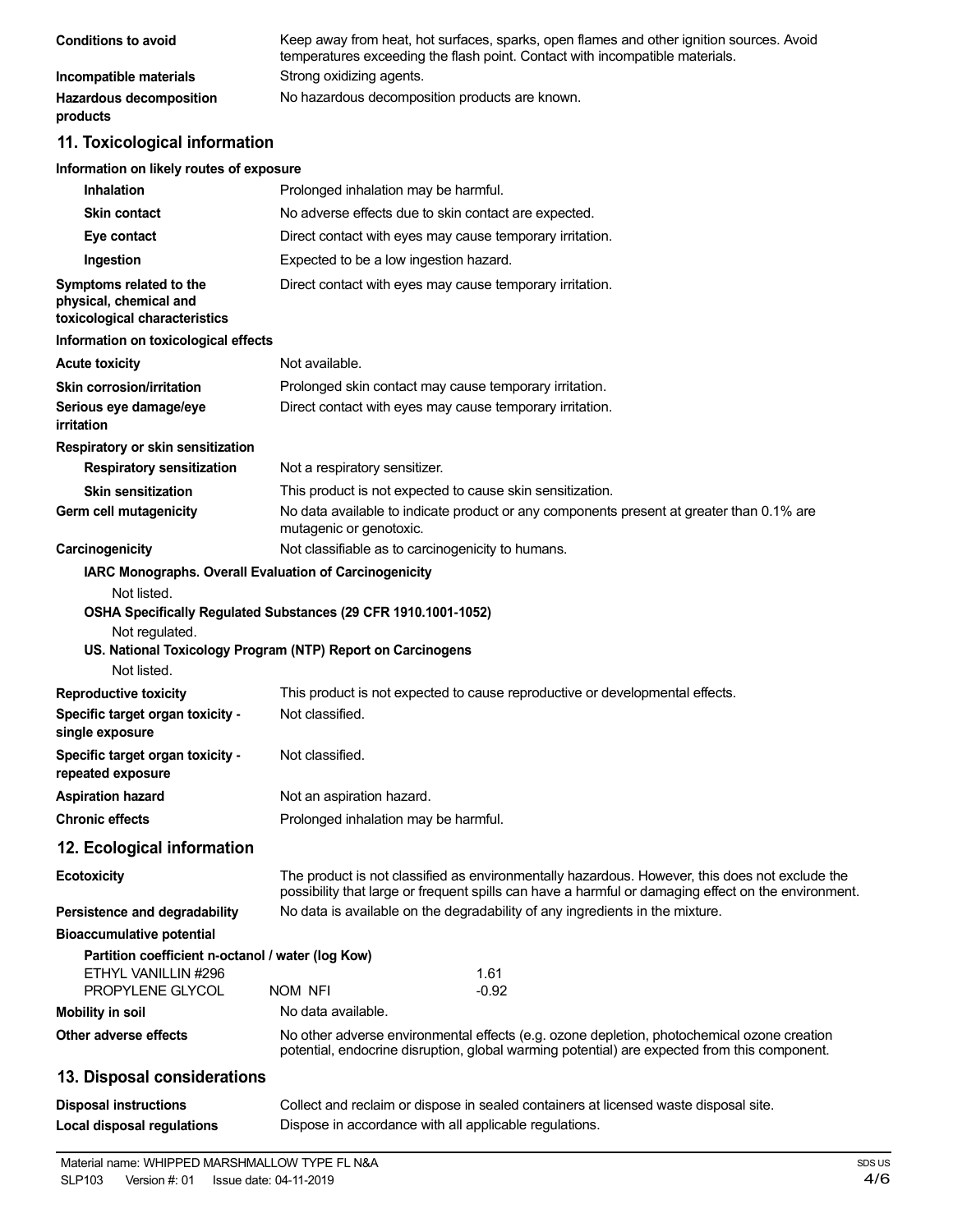| Hazardous waste code                                                           | The waste code should be assigned in discussion between the user, the producer and the waste<br>disposal company.                                                                                                      |                        |
|--------------------------------------------------------------------------------|------------------------------------------------------------------------------------------------------------------------------------------------------------------------------------------------------------------------|------------------------|
| Waste from residues / unused<br>products                                       | Dispose of in accordance with local regulations. Empty containers or liners may retain some<br>product residues. This material and its container must be disposed of in a safe manner (see:<br>Disposal instructions). |                        |
| <b>Contaminated packaging</b>                                                  | Since emptied containers may retain product residue, follow label warnings even after container is<br>emptied. Empty containers should be taken to an approved waste handling site for recycling or<br>disposal.       |                        |
| 14. Transport information                                                      |                                                                                                                                                                                                                        |                        |
| <b>DOT</b>                                                                     |                                                                                                                                                                                                                        |                        |
| Not regulated as dangerous goods.                                              |                                                                                                                                                                                                                        |                        |
| <b>IATA</b><br>Not regulated as dangerous goods.                               |                                                                                                                                                                                                                        |                        |
| <b>IMDG</b>                                                                    |                                                                                                                                                                                                                        |                        |
| Not regulated as dangerous goods.                                              |                                                                                                                                                                                                                        |                        |
| Transport in bulk according to<br>Annex II of MARPOL 73/78 and<br>the IBC Code | Not established.                                                                                                                                                                                                       |                        |
| 15. Regulatory information                                                     |                                                                                                                                                                                                                        |                        |
| <b>US federal regulations</b>                                                  | This product is not known to be a "Hazardous Chemical" as defined by the OSHA Hazard<br>Communication Standard, 29 CFR 1910.1200.                                                                                      |                        |
| <b>Toxic Substances Control Act (TSCA)</b>                                     |                                                                                                                                                                                                                        |                        |
|                                                                                | TSCA Section 12(b) Export Notification (40 CFR 707, Subpt. D)                                                                                                                                                          |                        |
| Not regulated.                                                                 |                                                                                                                                                                                                                        |                        |
| <b>CERCLA Hazardous Substance List (40 CFR 302.4)</b>                          |                                                                                                                                                                                                                        |                        |
| Not listed.                                                                    |                                                                                                                                                                                                                        |                        |
| SARA 304 Emergency release notification                                        |                                                                                                                                                                                                                        |                        |
| Not regulated.                                                                 | OSHA Specifically Regulated Substances (29 CFR 1910.1001-1052)                                                                                                                                                         |                        |
| Not regulated.                                                                 |                                                                                                                                                                                                                        |                        |
| Superfund Amendments and Reauthorization Act of 1986 (SARA)                    |                                                                                                                                                                                                                        |                        |
| SARA 302 Extremely hazardous substance<br>Not listed.                          |                                                                                                                                                                                                                        |                        |
| SARA 311/312 Hazardous                                                         |                                                                                                                                                                                                                        |                        |
| chemical                                                                       | No (Exempt)                                                                                                                                                                                                            |                        |
| SARA 313 (TRI reporting)<br>Not regulated.                                     |                                                                                                                                                                                                                        |                        |
| Other federal regulations                                                      |                                                                                                                                                                                                                        |                        |
|                                                                                | Clean Air Act (CAA) Section 112 Hazardous Air Pollutants (HAPs) List                                                                                                                                                   |                        |
| Not regulated.                                                                 |                                                                                                                                                                                                                        |                        |
| Not regulated.                                                                 | Clean Air Act (CAA) Section 112(r) Accidental Release Prevention (40 CFR 68.130)                                                                                                                                       |                        |
| <b>Safe Drinking Water Act</b>                                                 | Not regulated.                                                                                                                                                                                                         |                        |
| (SDWA)<br><b>US state regulations</b>                                          |                                                                                                                                                                                                                        |                        |
| <b>California Proposition 65</b>                                               |                                                                                                                                                                                                                        |                        |
|                                                                                | California Safe Drinking Water and Toxic Enforcement Act of 1986 (Proposition 65): This material                                                                                                                       |                        |
| more information go to www.P65Warnings.ca.gov.                                 | is not known to contain any chemicals currently listed as carcinogens or reproductive toxins. For                                                                                                                      |                        |
| <b>International Inventories</b>                                               |                                                                                                                                                                                                                        |                        |
| Country(s) or region                                                           | <b>Inventory name</b>                                                                                                                                                                                                  | On inventory (yes/no)* |
| Australia                                                                      | Australian Inventory of Chemical Substances (AICS)                                                                                                                                                                     | Yes.                   |
| Canada                                                                         | Domestic Substances List (DSL)                                                                                                                                                                                         | Yes                    |
| Canada                                                                         | Non-Domestic Substances List (NDSL)                                                                                                                                                                                    | No.                    |